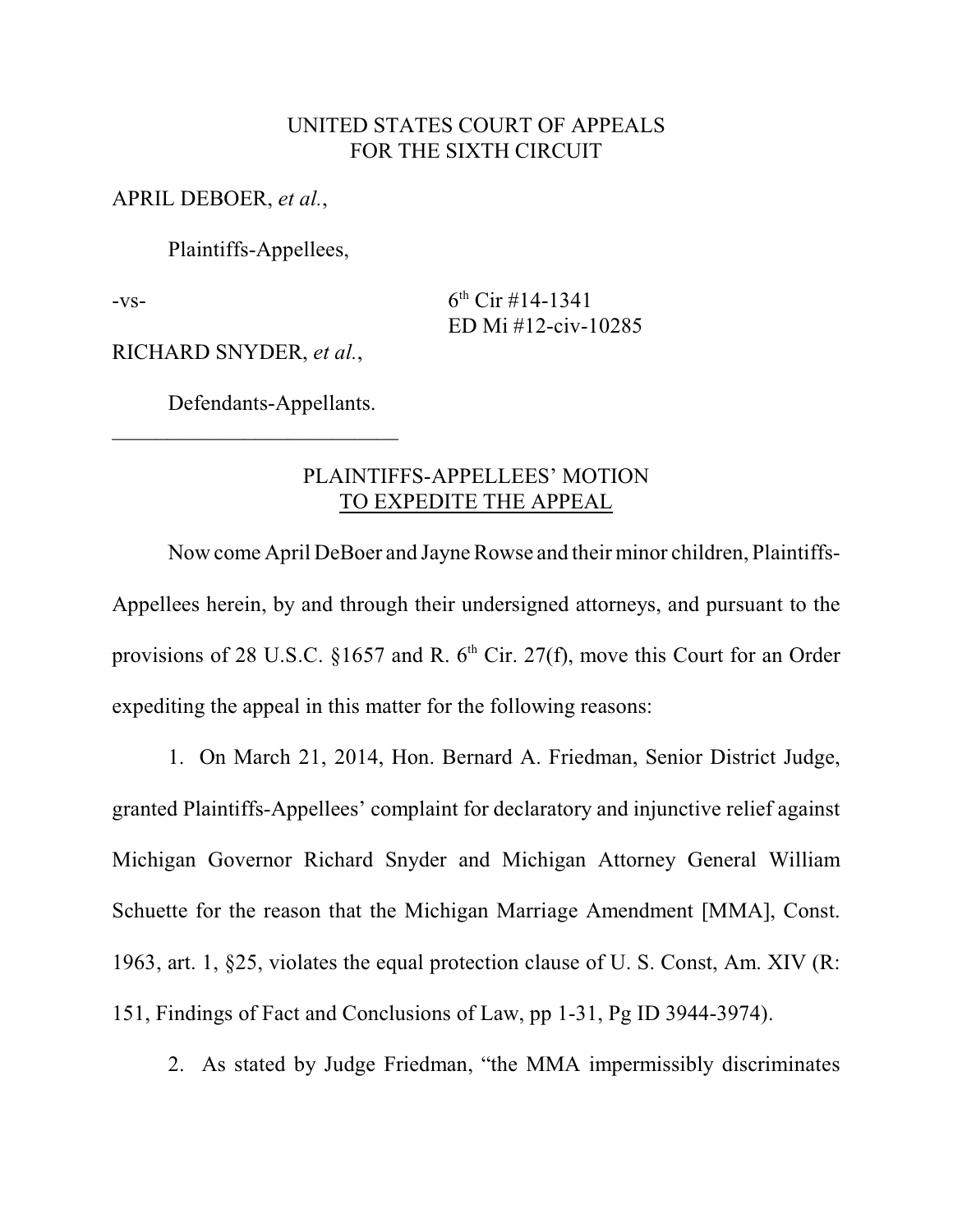against same-sex couples in violation of the Equal Protection Clause because the provision does not advance any conceivable legitimate state interest." *Id.* at 18 (Pg ID 3961).<sup>1</sup>

3. On March 21, 2014, the State Defendants-Appellants filed their notice of appeal in this matter along with an emergency motion for a stay pending appeal, which motion was filed in this Court rather than in the district court.

4. On March 22, 2014, after directing Plaintiffs-Appellees' counsel to respond to Plaintiffs-Appellants' stay motion by noon on March 25, 2014, this Court temporarily stayed Judge Friedman's judgment until March 26, 2014.

5. The issues presented by this case are of enormous importance not just to Plaintiffs-Appellees but to the public at large, including all Michigan same-sex couples who wish to marry and provide their children with the same rights and benefits available to the children of opposite-sex couples.

6. 28 U.S.C. §1657 provides in relevant part:

Plaintiffs-Appellees also challenged the MMA on the ground that it 1 violates the  $14<sup>th</sup>$  Amendment's due process clause. With respect to that challenge, Judge Friedman stated: "In light of this determination, the Court finds it unnecessary to address whether the MMA burdens the exercise of a fundamental right under the Due Process Clause" (R: 151, Findings of Fact and Conclusions of Law at p 18, Pg ID 3961). However, Judge Friedman also noted that "the Supreme Court has repeatedly recognized marriage as a fundamental right." *Id.* at n 5 (Pg ID 3961).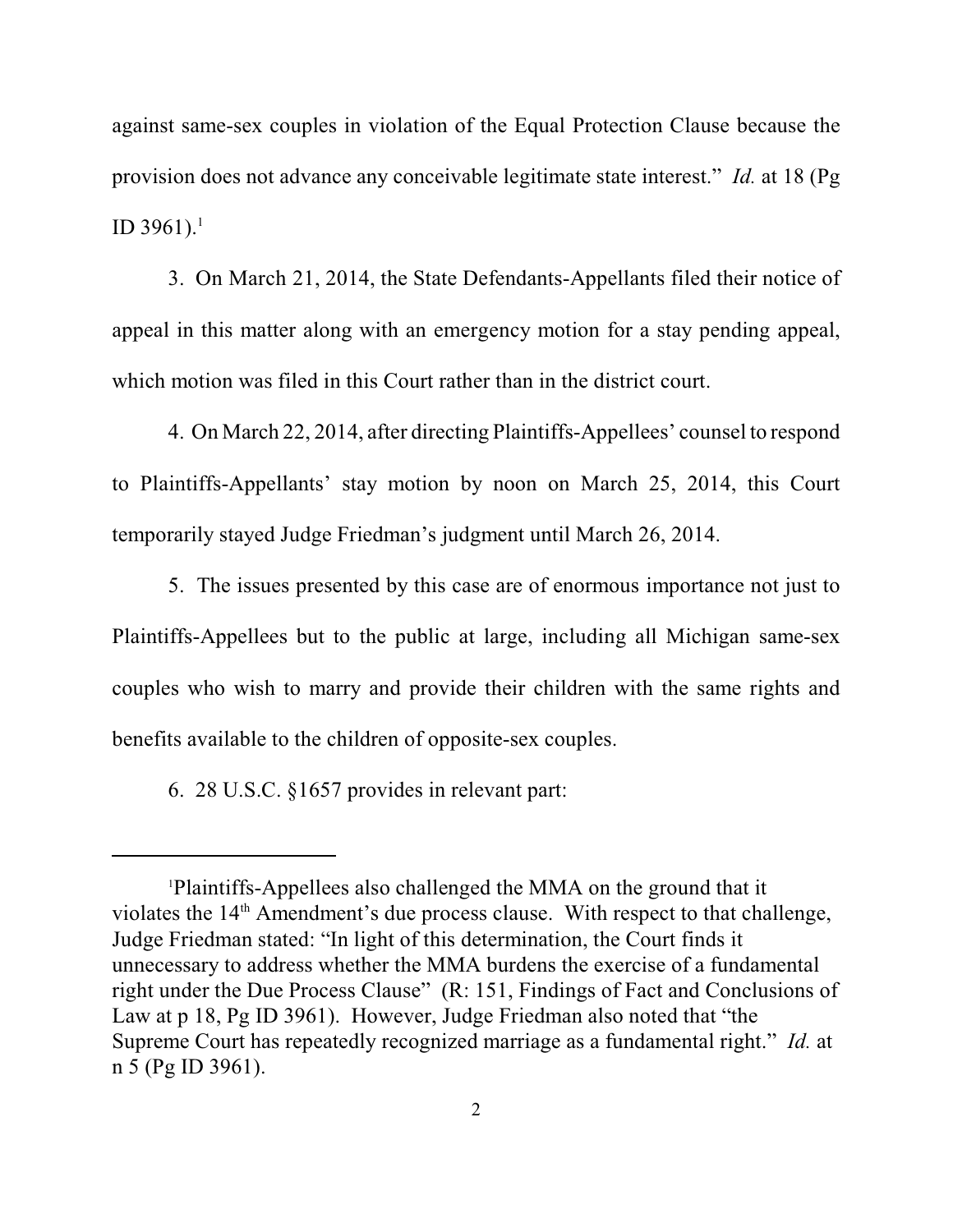(a) Notwithstanding any other provision of law, each court of the United States shall determine the order in which civil actions are heard and determined, except that *the court shall expedite the consideration of any action ... for temporary or preliminary injunctive relief, or any other action if good cause therefor is shown. For purposes of this subsection, "good cause" is shown if a right under the Constitution of the United States or a Federal Statute ... would be maintained in a factual context that indicates that a request for expedited consideration has merit.*

## (emphasis added).

7. R.  $6<sup>th</sup>$  Cir. 26(f) similarly provides: "A party may move to expedite the appeal. The motion must show good cause to expedite."

8. Good cause to expedite the appeal exists in this matter:

a. Plaintiffs-Appellees sought and have been granted declaratory and injunctive relief based on the district court's well-supported finding of an ongoing denial of their right to equal protection of the laws (and, as a consequence, of the right of the adult Plaintiffs-Appellees jointly to adopt each other's special needs minor child/ren);

b. As noted by Judge Friedman in his Findings of Fact and Conclusions of Law, the minor Plaintiffs-Appellees are left vulnerable and less secure each day that they are deprived of the opportunity to have two legal parents. *Id.* at pp 22-23 (Pg ID 3965-3966);

c. The adult Plaintiffs-Appellees are materially harmed each day they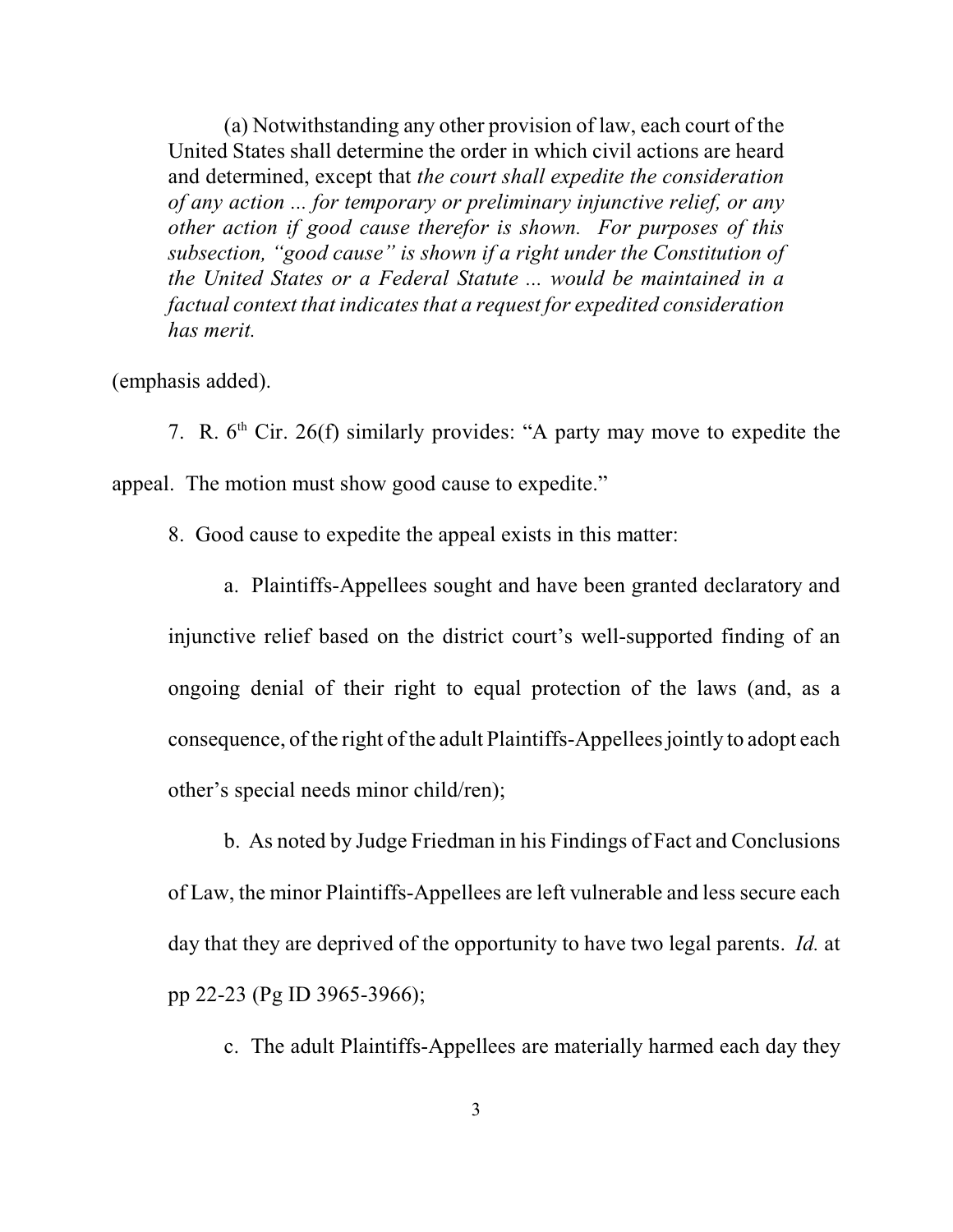are unable to provide their minor children with the benefits, security, support and status of marriage and joint parentage;

d. The loss of a constitutional right "even for minimal periods of time, unquestionably constitutes irreparable injury", *Connection Distributing Co. v. Reno*, 154 F.3d 281, 288 (6<sup>th</sup> Cir 1998), citing *Elrod v. Burns*, 427 U.S. 347, 373 (1976) (plurality opinion); *Newsom v. Harris*, 888 F. 2<sup>nd</sup> 371, 378 (6<sup>th</sup> Cir 1989) (same);

e. Beyond the harm to Plaintiffs-Appellees and other similarly situated families, the absence of marriage equality in Michigan is harmful to the state's economy. Discriminatory policies, which deter same-sex couples from adopting children within Michigan's foster care system, are causing couples to adopt from other states' foster care systems, leaving children languishing in Michigan's foster care system through adolescence at great expense to the State (Sankaran,Tr 2/26/14, at pp 64-65). Moreover, conflicting laws between states that recognize the right to same-sex marriage and those that do not create serious morale and administrative problems for employers with facilities in multiple states, which then results in reduced business influx into the state and a "brain drain" for Michigan, with qualified gay and lesbian professionals and their supporters eschewing or leaving the state. Plaintiffs-Appellees' Trial Ex.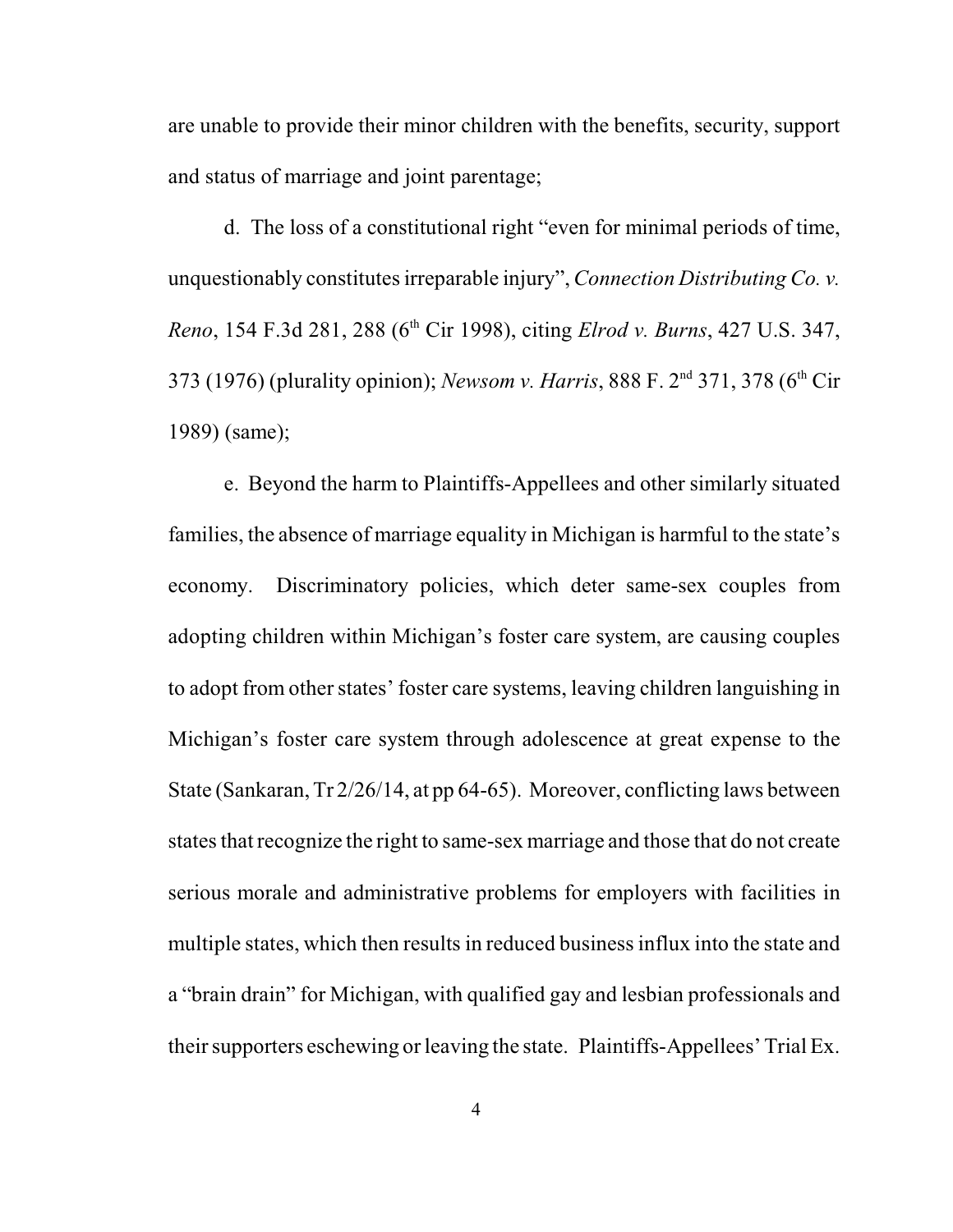50, Michigan Department of Civil Rights Report on LGBT Inclusion Under Michigan Law, January 28, 2013, at pp  $74-82$ ;<sup>2</sup>

f. Virtually the entire transcript of the trial has already been prepared; there is no need for the normal appellate time line in order to provide for transcription of the trial; and

g. Expediting the appeal will not in any way prejudice the interests of the State Defendants-Appellants and is in the best interests of justice.

9. Other courts of appeals have recently expedited the appeals in cases involving the right of same-sex couples to marry. In *Kitchen v. Herbert*, 10<sup>th</sup> Cir #13-4178, theTenth Circuit *sua sponte* "direct[ed] expedited consideration of this appeal" in the course of denying the defendants-appellants' motion for a stay pending appeal [Exhibit A, order of December 24, 2013]; in *Bishop v. Smith*,  $10^{th}$  Cir #14-5003 and #14-5006, the court granted the defendant-appellant's motion to expedite the briefing schedule [Exhibit B, order of January 28, 2014]; and in *Jackson v. Abercrombie*, 9<sup>th</sup> Cir #12-16995, the court granted the appellants' unopposed motion to expedite

<sup>&</sup>lt;sup>2</sup> Available at <http://www.michigan.gov/documents/>mdcr\_Report\_on LGBT Inclusion 409727 7.pdf. See specifically at p 81: ("Just as people do not want to work in discriminatory environments, people do not want to live in places where they are treated unjustly. The most recurrent theme the Department heard when soliciting testimony related to the economic impact of discrimination involved somebody reluctantly moving out of state to a place where they feel more safe, appreciated, and accepted.").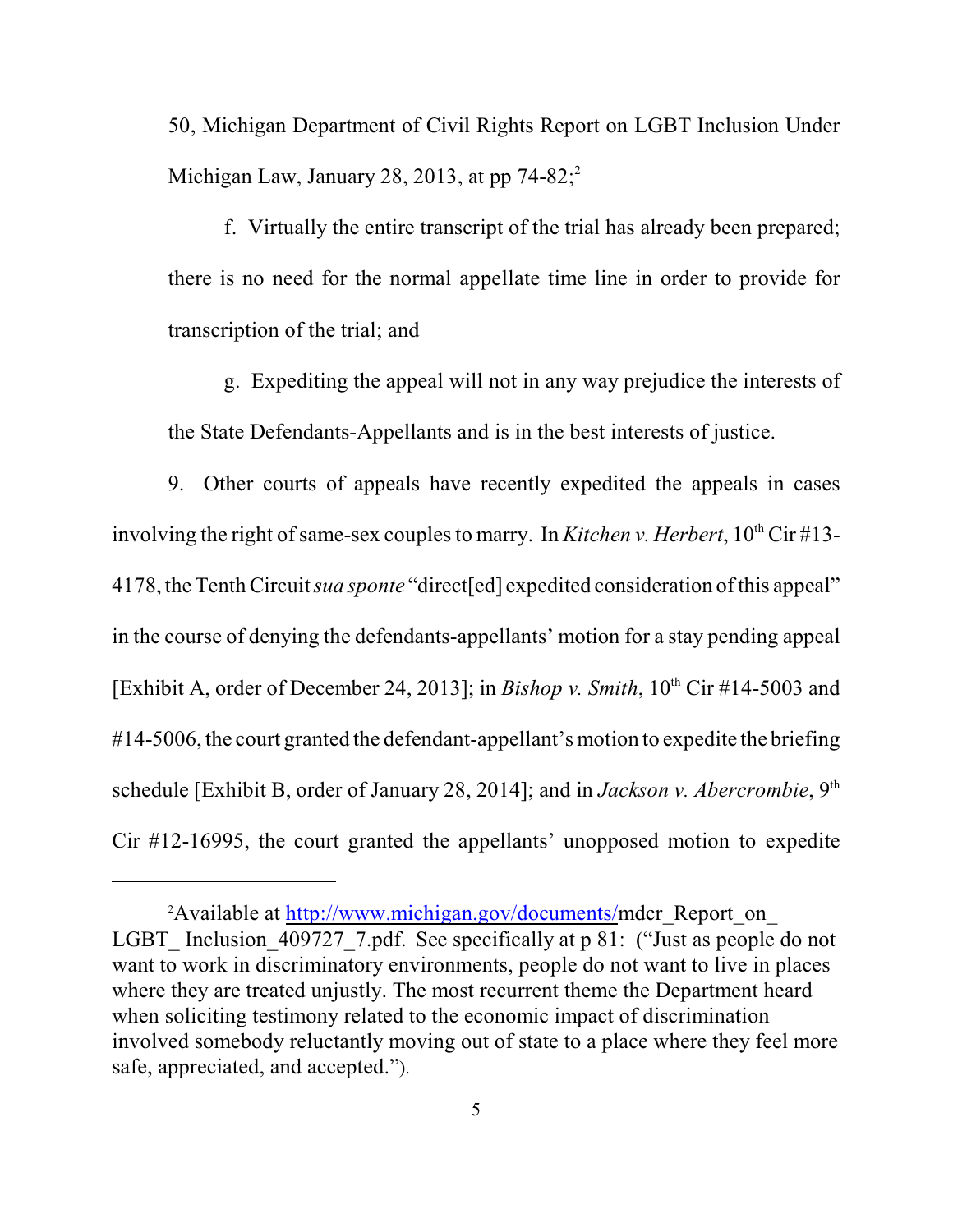[Exhibit C, order of February 12, 2014].

10. Expedited consideration of the instant appeal will also facilitate consideration of related cases currently pending within this Circuit, particularly given the fact that the instant case includes a detailed factual record developed at a trial. *Cf.*, *e.g.*, *Love v. Beshear*, W.D. Ky. #3:13-cv-00750-JGH (challenging Kentucky's ban on same-sex couple marriage); *Tanco v. Haslam*, M.D. Tenn. #3:13-cv-01159 (challenging Tennessee's refusal to recognize valid out-of-state marriages of samesex couples). While this Court recently denied a motion to expedite the appeal in *Obergefell v. Wymyslo*, 6<sup>th</sup> Cir #14-3057 [Exhibit D, order of February 26, 2014], a marriage recognition case, the facts of that case are qualitatively different. As a marriage recognition case, the question in *Obergefell* is whether the State of Ohio must recognize valid out-of-state marriages on death certificates; the absence of expedited consideration in *Obergefell* does not deprive adults of the right to marry pending appeal, nor does it leave minor children vulnerable for an extended period of time as would be the case if expedited consideration were denied in the instant matter.